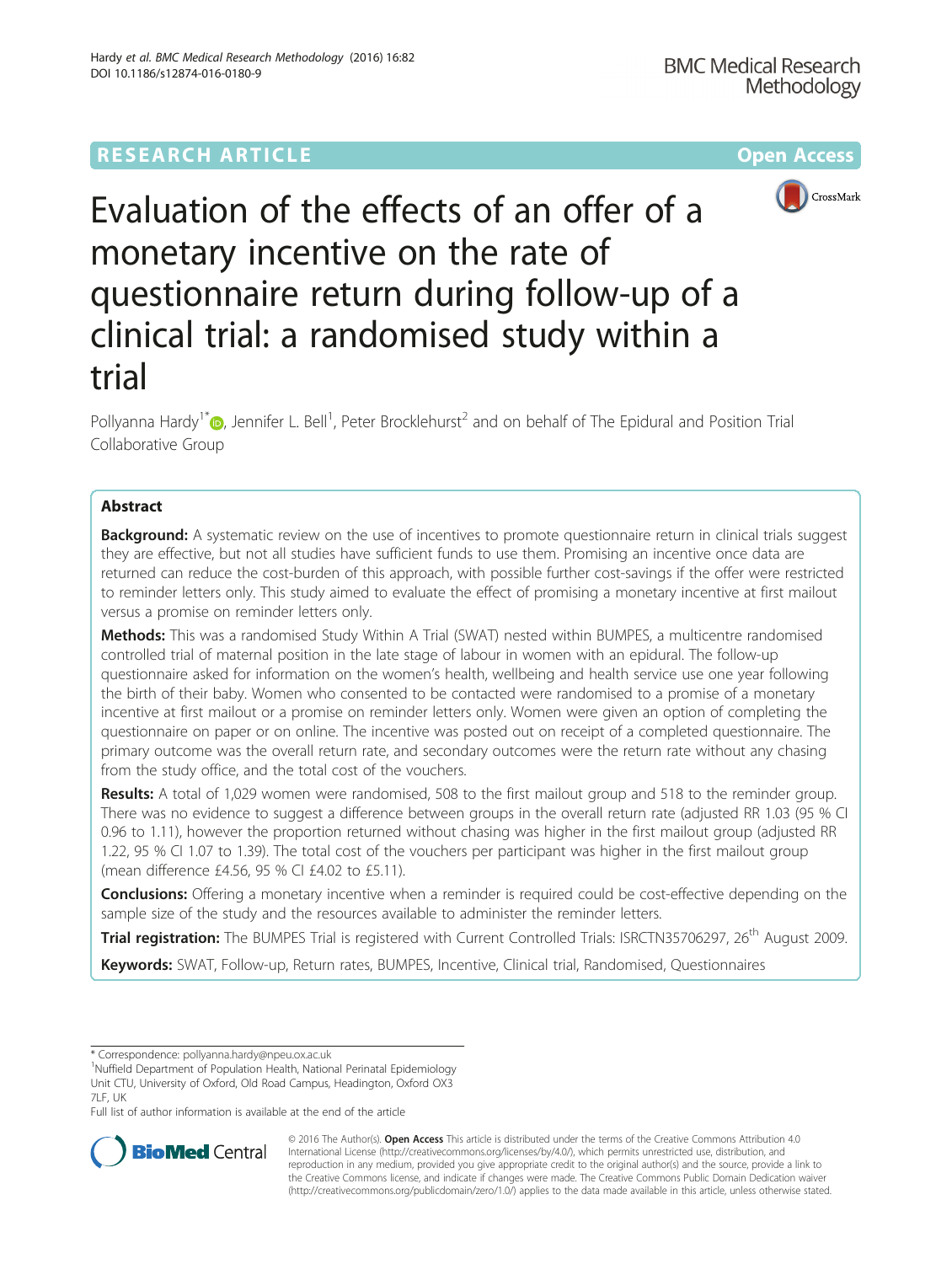# Background

Maximising follow-up rates for postal questionnaires in randomised controlled trials is an important aspect of a well-designed and well conducted study. Loss to followup can lead to bias and compromise the internal and external validity of the results.

Use of monetary incentives to promote questionnaire return in clinical trials has been researched. Existing systematic reviews suggest they are effective [\[1](#page-7-0), [2\]](#page-7-0), but not all studies have sufficient funds to use them. Promising an incentive once data are returned can reduce the cost burden of this approach. In a systematic review Brueton et al. [\[2](#page-7-0)] showed evidence that an offer of a monetary incentive was comparable to the addition of a monetary incentive with the questionnaire in 2 studies with a total of 297 participants (pooled risk ratio 1.04, 95 % confidence interval 0.91 to 1.19). However, it may be possible to provide further cost-savings if the offer was restricted to the reminder letters only.

This randomised study within a trial (SWAT) was nested within the BUMPES trial, a multicentre randomised controlled trial investigating the effect of maternal position during the late stages of labour in women with an epidural. The SWAT was carried out on a population of women in the UK one year after the birth of their first child and was developed because the return rate of the follow-up questionnaire for BUMPES was lower than expected in the early stages of the trial. Since current evidence on the use of incentives includes a variety of populations, providing an evidence base on the use of incentives for postnatal women will enhance future research methodology in this population.

This SWAT aimed to evaluate the effect on the return rate of a 1-year follow-up postal questionnaire, comparing the promise of a monetary incentive at first mailout with a promise on reminder letters only.

# Methods

#### Setting

This parallel group, randomised controlled SWAT nested within BUMPES was conducted on women randomised into the BUMPES study who had not already been sent their 1-year follow-up questionnaire. The questionnaire asked for information on the women's health, wellbeing and health service use one year following the birth of their baby. Women had the option of completing the paper questionnaire and returning it using a freepost envelope, or completing it on-line using a secure web-interface.

### Participant eligibility

Women were included if they were recruited to BUMPES, consented at recruitment to receive the 1-year follow-up questionnaire, and the questionnaire had not already been sent. Women were excluded if they had had a stillbirth, their infant had died by the time of follow-up, their address details were unknown or if they were not living at the same address as their infant.

#### Interventions

Women were randomly allocated to one of the following two groups: (1) an incentive cover letter sent with the first mailout of the questionnaire containing details of a promise of a £10 gift voucher (redeemable at high street shops) on return of a completed questionnaire. The covering letter included a sentence explaining that the voucher was to thank participants for their time and effort. All reminder letters included a sentence about the incentive; (2) an incentive reminder letter. For this group the cover letter sent at first mailout did not mention the incentive. If the questionnaire was not returned, all reminder letters detailed the promise of a £10 gift voucher on return of a completed questionnaire.

For both groups women were additionally contacted electronically and via text message if the contact details were available. The content of the emails and texts sent reflected the group to which the woman was randomised.

# Randomisation

Allocation was by computer random number generation and stratified by BUMPES allocation and by centre. The randomisation schedule was generated by the National Perinatal Epidemiology Unit Clinical Trials Unit and sent to the BUMPES trial office at the Comprehensive Clinical Trials Unit at University College London via a secure web-link. Randomisation to incentive cover letter at first mailout or incentive reminder letter occurred at each woman's next follow-up point during the conduct of the BUMPES study. Each BUMPES participant was randomised once only. BUMPES trial staff were aware of the allocation due to the nature of the interventions, and the practicalities involved in sending the letters and the vouchers.

# Outcome measures

The pre-specified primary outcome measure was questionnaire return, defined as receipt of a completed or partially completed questionnaire at the BUMPES office. Prespecified secondary outcome measures were the number of questionnaires returned without chasing by the study team and the total cost of the vouchers sent out by study arm.

### Data collection

Recording of questionnaire receipt, date received and voucher sent was made using internal trial administration systems. Postal versus online receipt was also recorded.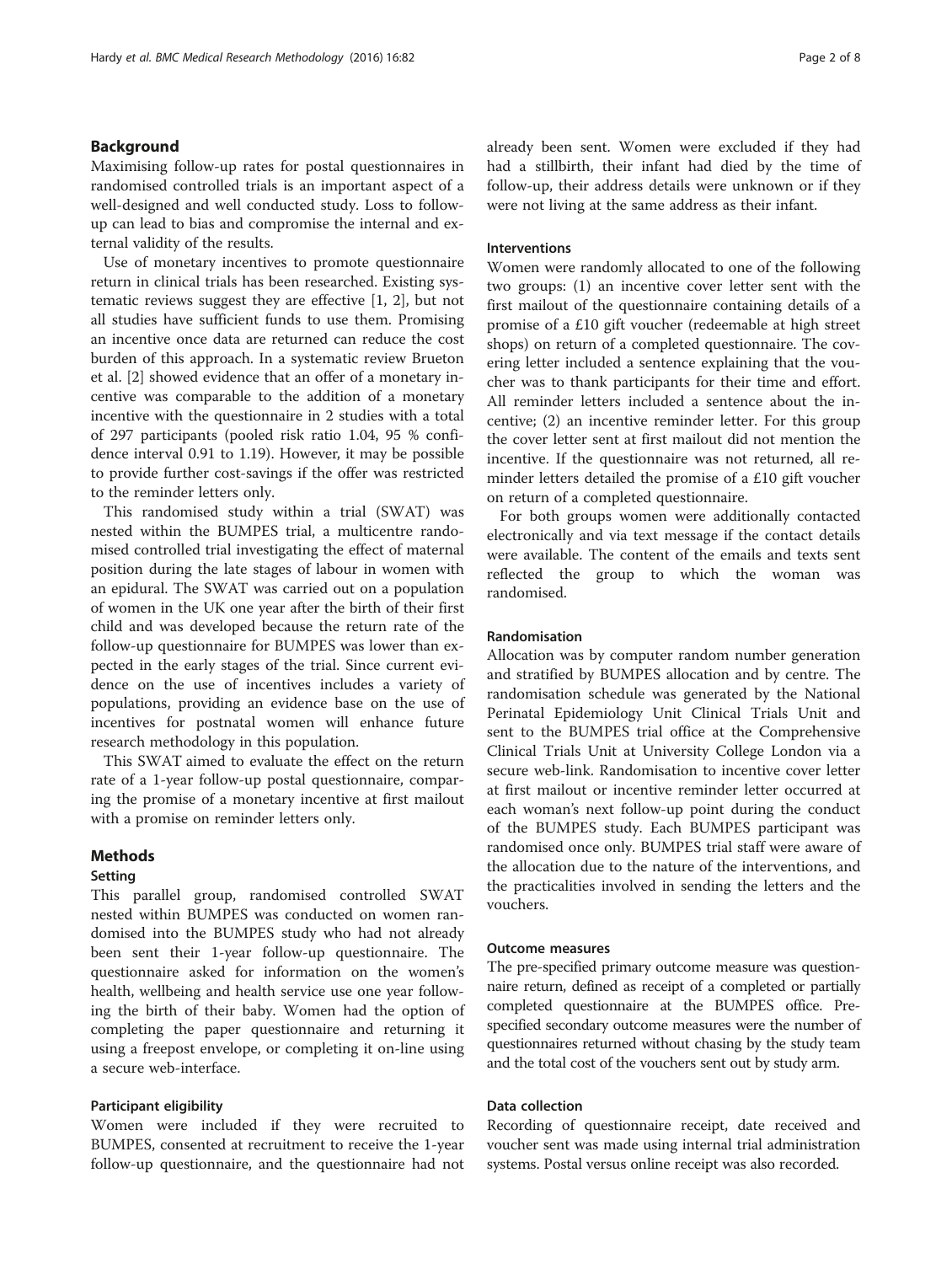### Sample size

The sample size was predetermined by the numbers of questionnaires that remained to be sent at the estimated start time of the SWAT. BUMPES started recruiting in October 2010 and finished in January 2014. A total of 3,236 women were randomised. It was estimated that approximately 1,150 women would remain to be followed up at the start date of this study (beginning August 2014). Assuming that approximately 15 % of these women would be excluded from receiving the questionnaire due to stillbirth, infant death, or address details unknown or different to the infant, 980 women would be eligible to be randomised in the nested study (approximately 490 per group).

In order to assess the detectable effect size possible with the given sample size, we estimated the control group risk based on current literature. Khadjesari et al. [[3\]](#page-7-0) investigated the use of an offer of an incentive (a £10 Amazon gift voucher) versus no offer of an incentive on follow-up rates in an online trial. They found an increase of 9 % (95 % CI 5 % to 12 %) when using the offer of an incentive. Kenyon et al. [\[4](#page-7-0)] investigated the use of a monetary incentive included in reminder letters versus no incentive and found an improvement in the response rate between the two groups of 11.7 % (95 % confidence interval 4.7 to 18.6 %).

The follow-up questionnaire return rate for BUMPES up to June 2014 was 59 %. Assuming that this could increase by at least 5 % with the use of an offer of an incentive either with an incentive cover letter at first mailout or an incentive reminder letter only, a sample size of 980 would be sufficient to demonstrate an increase in questionnaire return of 8 % from 64 % in the reminder group to 72 % in the first mailout group at a two-sided 5 % significance level with 80 % power. A detectable difference of between 8 and 8.5 % would be possible for return rate estimates in the reminder group of between 60 and 70 %.

## Statistical analysis

For all analyses, an intention to treat approach was taken and participants were analysed in the groups into which they were randomly allocated, i.e. comparing outcomes for women allocated to the first mailout group with outcomes for women allocated to the reminder group, regardless of allocation received.

All analyses were based on all women randomised for whom we had data available.

Participants in the two randomised groups are described separately with respect to baseline demographics and clinical characteristics, including the primary outcome for the main BUMPES study, and recorded on the BUMPES Woman and Infant Data Collection Booklet.

The return rate and chase rate before the introduction of the randomised interventions (i.e. before the SWAT started) and at the end of the study (with both SWAT trial arms combined) is presented using numbers and percentages. The return rate and chase rate by method of completion (online versus postal) is described by trial arm using numbers and percentages.

An adjusted analysis was performed on the two return rate outcomes adjusting for centre (the stratification factor at randomisation) [\[5](#page-7-0)] as a random effect. The analysis was carried out using log binomial regression models, and results presented as adjusted risk ratios with 95 % confidence intervals (CI). Differences in means of the total cost averaged over the total number of participants is presented with 95 % confidence intervals.

To examine whether the effect of when vouchers are sent is consistent across specific subgroups of women, a subgroup analysis by IMD (Index of Multiple Deprivation) quintile was pre-specified. Results are presented as risk ratios plus 95 % CI for each subgroup, by intervention group, with the p value for the statistical test of interaction.

Stata/SE for Windows (version 13.1) was used for all analyses.

## Results

Randomisation to the incentive nested study started on 31st July 2014 and continued until all questionnaires and reminders had been sent (last letter sent 6th March 2015). The total number of women in the SWAT was 1026. Eight women were excluded from all analyses as it was discovered after they had been randomised to the SWAT that they had moved address (see Fig. [1](#page-3-0)).

Balance between the SWAT trial arms in baseline characteristics was good. There were only small imbalances in onset of labour (spontaneous or induced), diagnosis of pre-eclampsia, and spontaneous vaginal birth (the BUMPES primary outcome) (see Table [1\)](#page-4-0).

The overall percentage of questionnaires returned before the SWAT started was considerably lower compared to that for participants included in the SWAT (1149/2067, 55.6 % vs. 743/1018, 73.0 %). This trend is also seen in the percentage returned without any reminder letters being sent (729/2067, 35.3 % vs. 476/1018, 46.8 %).

For the primary outcome, the percentage of questionnaires returned overall for those in the first mailout group was slightly higher than those in the reminder group (74.2 vs. 71.8 %), but this was not statistically significant at the 5 % level (adjusted risk ratio (RR) 1.03 and 95 % CI 0.96 to 1.11). Women who receive a cover letter promising an incentive at first mailout are more likely to return their questionnaire without a reminder letter being required compared to those receiving a standard cover letter (adjusted RR 1.22, 95 % CI 1.07 to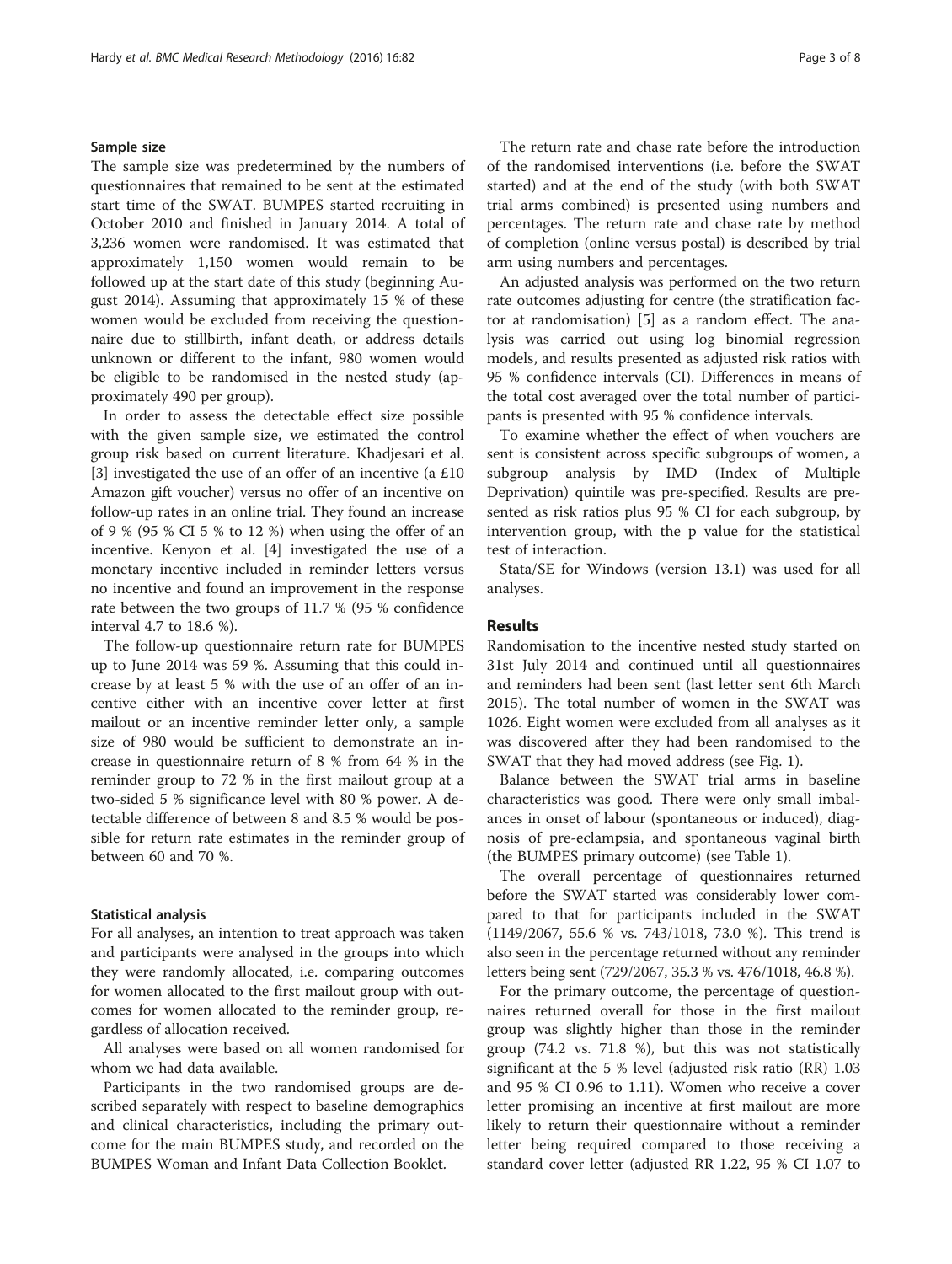<span id="page-3-0"></span>

1.39). One in five of all questionnaires returned (152/ 743, 20.5 %) were completed online, with slightly fewer being returned online in the first mailout group compared to the reminder group (18.0 vs. 23.0 %). The mean difference in the total cost of the vouchers per participant was £4.56 (95 % CI £4.02 to £5.11), with the cost being higher in the group receiving the incentive cover letter at first mailout (see Table [2\)](#page-5-0).

Figure [2](#page-5-0) presents the percentage of questionnaires returned according to how many times a reminder letter was sent, and broken down by postal versus online completion. If a reminder was sent fewer women returned the questionnaire in the group receiving the promise of an incentive in the first mailout compared to those receiving a promise in the reminder letter (11.5 vs. 14.6 % for the first reminder, and 8.9 vs 11.5 % for the second reminder), with consistently more women completing the questionnaire online in the reminder group.

The pre-specified subgroup analysis is presented as a forest plot in Fig. [3.](#page-6-0) There is no evidence of heterogeneity for IMD subgroups for the primary outcome of overall response rate ( $p = 0.43$ ), suggesting no differential intervention effect across deprivation quintiles.

# **Discussion**

In this study within a trial, there is no evidence to suggest that an offer of a monetary incentive at first mailout compared to only when a reminder letter is sent makes a substantial difference to the overall return rate of a 1-year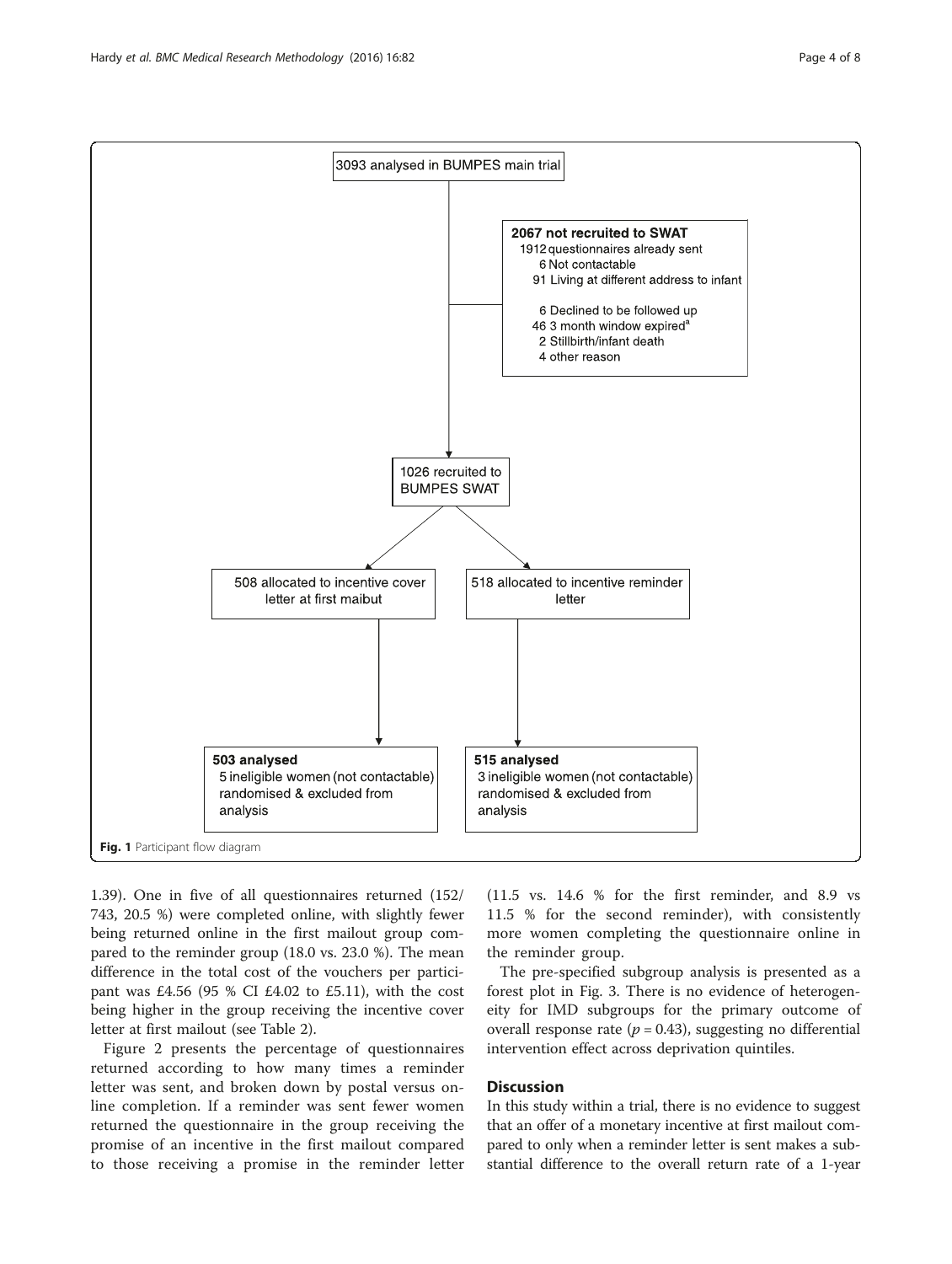<span id="page-4-0"></span>Table 1 Characteristics prior to study entry

| Characteristic                                                                                                                                                          | First mailout ( $n = 503$ )                                                       |                                                                   | Reminder ( $n = 515$ )                                      |                                                                   |
|-------------------------------------------------------------------------------------------------------------------------------------------------------------------------|-----------------------------------------------------------------------------------|-------------------------------------------------------------------|-------------------------------------------------------------|-------------------------------------------------------------------|
|                                                                                                                                                                         | $\sqrt{n}$                                                                        | (% )                                                              | n                                                           | (% )                                                              |
| Maternal age (years) - mean {SD}<br>Under 20<br>$20 - 24$<br>$25 - 29$<br>$30 - 34$<br>$35 - 39$<br>$40+$                                                               | 28.9<br>24<br>93<br>133<br>177<br>66<br>10                                        | ${5.6}$<br>(4.8)<br>(18.5)<br>(26.4)<br>(35.2)<br>(13.1)<br>(2.0) | 29.3<br>24<br>79<br>148<br>180<br>71<br>13                  | ${5.5}$<br>(4.7)<br>(15.3)<br>(28.7)<br>(35.0)<br>(13.8)<br>(2.5) |
| Gestational age at entry (weeks) - mean {SD}<br>$37^{+0} - 39^{+6}$<br>$40^{+0} - 41^{+6}$<br>$42^{+0}$ or above                                                        | 40.4<br>150<br>320<br>32                                                          | ${1.2}$<br>(29.9)<br>(63.8)<br>(6.4)                              | 40.3<br>167<br>315<br>32                                    | ${1.2}$<br>(32.5)<br>(61.3)<br>(6.2)                              |
| Index of Multiple Deprivation - quintile                                                                                                                                |                                                                                   |                                                                   |                                                             |                                                                   |
| 1 <sup>st</sup> (Least deprived)<br>2 <sup>nd</sup><br>3 <sup>rd</sup><br>4 <sup>th</sup><br>5 <sup>th</sup> (Most deprived)<br>Wales - not derived<br>Postcode missing | 64<br>72<br>83<br>112<br>95<br>66<br>11                                           | (15.0)<br>(16.9)<br>(19.5)<br>(26.3)<br>(22.3)                    | 72<br>63<br>91<br>129<br>88<br>59<br>13                     | (16.3)<br>(14.2)<br>(20.5)<br>(29.1)<br>(19.9)                    |
| Ethnic group:                                                                                                                                                           |                                                                                   |                                                                   |                                                             |                                                                   |
| White<br>Indian<br>Pakistani<br>Bangladeshi<br><b>Black African</b><br><b>Black Caribbean</b><br>Any other ethnic group<br>Not known/missing                            | 415<br>20<br>9<br>$\overline{2}$<br>14<br>$\overline{7}$<br>29<br>$7\overline{ }$ | (83.7)<br>(4.0)<br>(1.8)<br>(0.4)<br>(2.8)<br>(1.4)<br>(5.9)      | 434<br>14<br>7<br>1<br>10<br>$\overline{2}$<br>42<br>5      | (85.1)<br>(2.8)<br>(1.4)<br>(0.2)<br>(2.0)<br>(0.4)<br>(8.2)      |
| BMI (at booking visit)                                                                                                                                                  |                                                                                   |                                                                   |                                                             |                                                                   |
| - mean {SD}<br>Height and/or weight not known                                                                                                                           | 25.2<br>18                                                                        | ${5.2}$                                                           | 25.2<br>11                                                  | ${5.3}$                                                           |
| Onset of labour:                                                                                                                                                        |                                                                                   |                                                                   |                                                             |                                                                   |
| Spontaneous<br>Induced                                                                                                                                                  | 309<br>193                                                                        | (61.6)<br>(38.5)                                                  | 293<br>222                                                  | (56.9)<br>(43.1)                                                  |
| Diagnosis of pre-eclampsia                                                                                                                                              | 12                                                                                | (2.4)                                                             | 22                                                          | (4.3)                                                             |
| Diagnosis of delay requiring intervention                                                                                                                               | 266                                                                               | (53.1)                                                            | 272                                                         | (52.8)                                                            |
| Systemic opioids given prior to epidural<br>Pethidine<br>Diamorphine<br>Remifentanil<br>Morphine<br>Meptid                                                              | 142<br>103<br>38<br>0<br>0<br>3                                                   | (28.3)<br>(72.5)<br>(26.8)<br>(0.0)<br>(0.0)<br>(2.1)             | 137<br>97<br>38<br>$\mathbf{1}$<br>$\mathsf{O}\xspace$<br>3 | (26.6)<br>(70.8)<br>(27.7)<br>(0.7)<br>(0.0)<br>(2.2)             |
| Epidural technique:                                                                                                                                                     |                                                                                   |                                                                   |                                                             |                                                                   |
| Epidural<br>Combined spinal epidural                                                                                                                                    | 485<br>17                                                                         | (96.6)<br>(3.4)                                                   | 496<br>18                                                   | (96.5)<br>(3.5)                                                   |
| Woman's pain score for last contraction - median [IQR]<br>Missing                                                                                                       | 10<br>59                                                                          | [0 to 32]                                                         | 10<br>55                                                    | [0 to 30]                                                         |
| Able to perform straight leg raise<br>Missing                                                                                                                           | 381<br>29                                                                         | (80.4)                                                            | 408<br>22                                                   | (82.8)                                                            |
| Spontaneous vaginal birth                                                                                                                                               | 197                                                                               | (39.2)                                                            | 181                                                         | (35.2)                                                            |

SD standard deviation, IQR interquartile range

Missing data are <1 % unless otherwise presented

Values are numbers (percentages) unless stated otherwise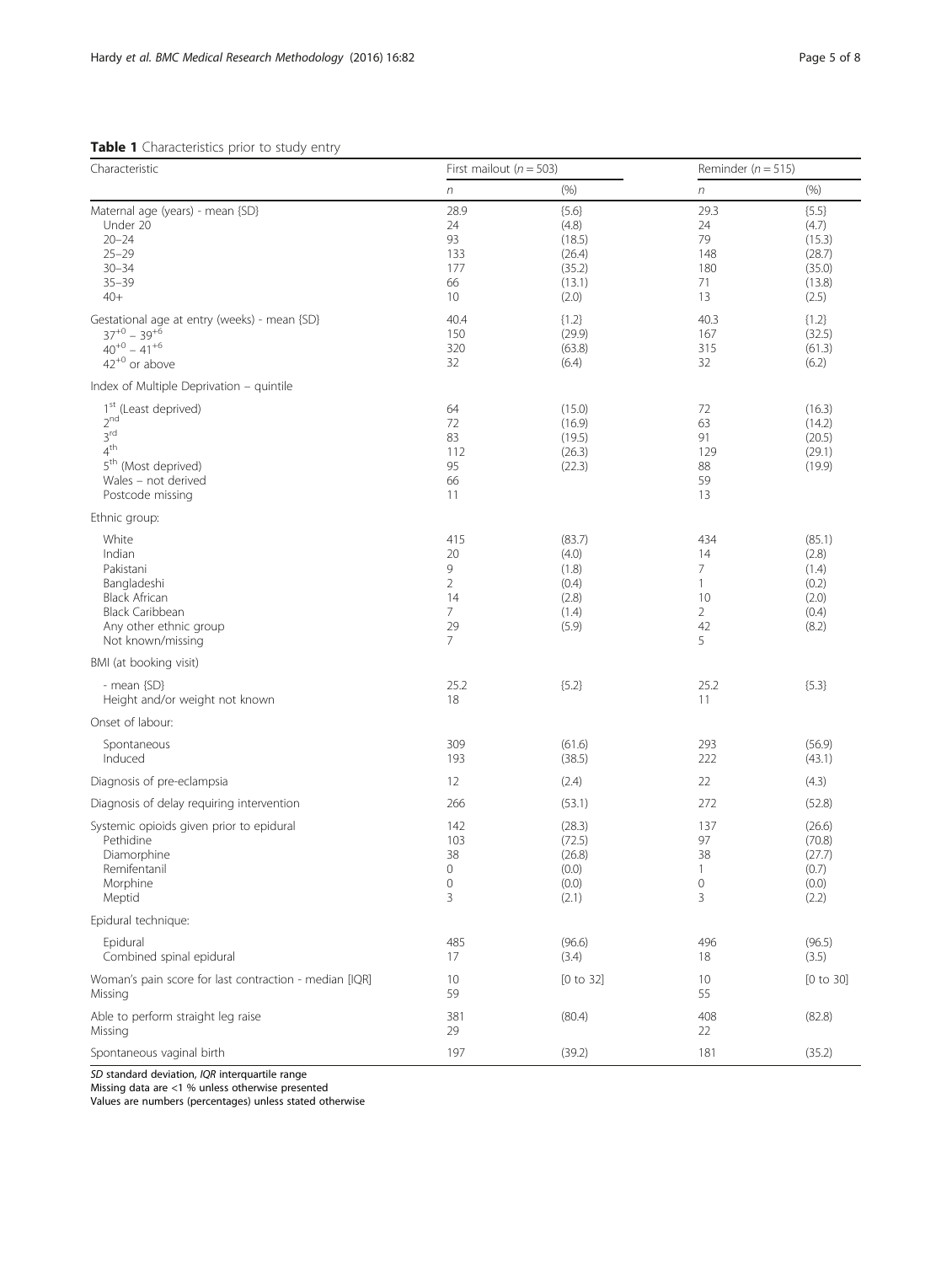# <span id="page-5-0"></span>Table 2 Outcomes

| Outcome                                                                  | First mailout ( $n = 503$ ) |                            | Reminder ( $n = 515$ ) |                            | Effect measure                      |
|--------------------------------------------------------------------------|-----------------------------|----------------------------|------------------------|----------------------------|-------------------------------------|
|                                                                          | n                           | $\%$                       | n                      | $\%$                       | $(95%$ CI)                          |
| Primary outcome                                                          |                             |                            |                        |                            |                                     |
| Ouestionnaire returned<br>Postal<br>Online                               | 373<br>306<br>67            | (74.2)<br>(82.0)<br>(18.0) | 370<br>285<br>85       | (71.8)<br>(77.0)<br>(23.0) | RR <sup>a</sup> 1.03 (0.96 to 1.11) |
| Secondary outcomes                                                       |                             |                            |                        |                            |                                     |
| Questionnaire returned without chasing by study team<br>Postal<br>Online | 259<br>207<br>52            | (51.5)<br>(79.9)<br>(20.1) | 217<br>161<br>56       | (42.1)<br>(74.2)<br>(25.8) | RR <sup>a</sup> 1.22 (1.07 to 1.39) |
| Total cost of vouchers, £                                                | 3790                        |                            | 1530                   |                            | MD 4.56 (4.02 to 5.11)              |
| Cost of vouchers per participant, $E$ – mean $\{SD\}$                    | 7.53                        | ${4.31}$                   | 2.97                   | ${4.57}$                   |                                     |

<sup>a</sup>Adjusted for centre

SD standard deviation, RR risk ratio, MD mean difference

Values are numbers (percentages) unless stated otherwise

follow-up questionnaire. Although there were slightly more questionnaires returned in the group receiving the offer at first mailout (an absolute difference of 3.4 %) the corresponding adjusted risk ratio of 1.03 (95 % CI 0.96 to 1.11) was not statistically significant at the 5 % level.

The return rate for women included in the SWAT compared to that before the SWAT was introduced demonstrated a marked improvement (absolute difference 17 %). Although this is not a randomised comparison, it is consistent with that found by Kenyon et al. [\[4](#page-7-0)] in a randomised study within a trial which showed an increase in the return rate of 11.7 % (95 % CI 4.7 % to 18.6 %) with the inclusion of a high-street voucher vs no voucher sent with a reminder letter to parents of seven year old children. In addition, a systematic review [[2](#page-7-0)] including the study by Kenyon et al., showed that the addition of a monetary incentive was more effective than no incentive at increasing response rates to postal questionnaires (RR 1.18, 95 % CI 1.09 to 1.28).

This SWAT used a £10 high-street gift voucher as a monetary incentive. The mean cost of vouchers per participant was greater in the group receiving the offer at first mailout (£7.50 vs £3.00). Coupled with the lack of evidence of a difference in the overall return rate, this would indicate that sending the offer of an incentive with a reminder letter only is a cost-effective approach to improving return rates. However, there is evidence to suggest that the return rate without requiring reminders is higher in the group for whom the incentive is offered in the first

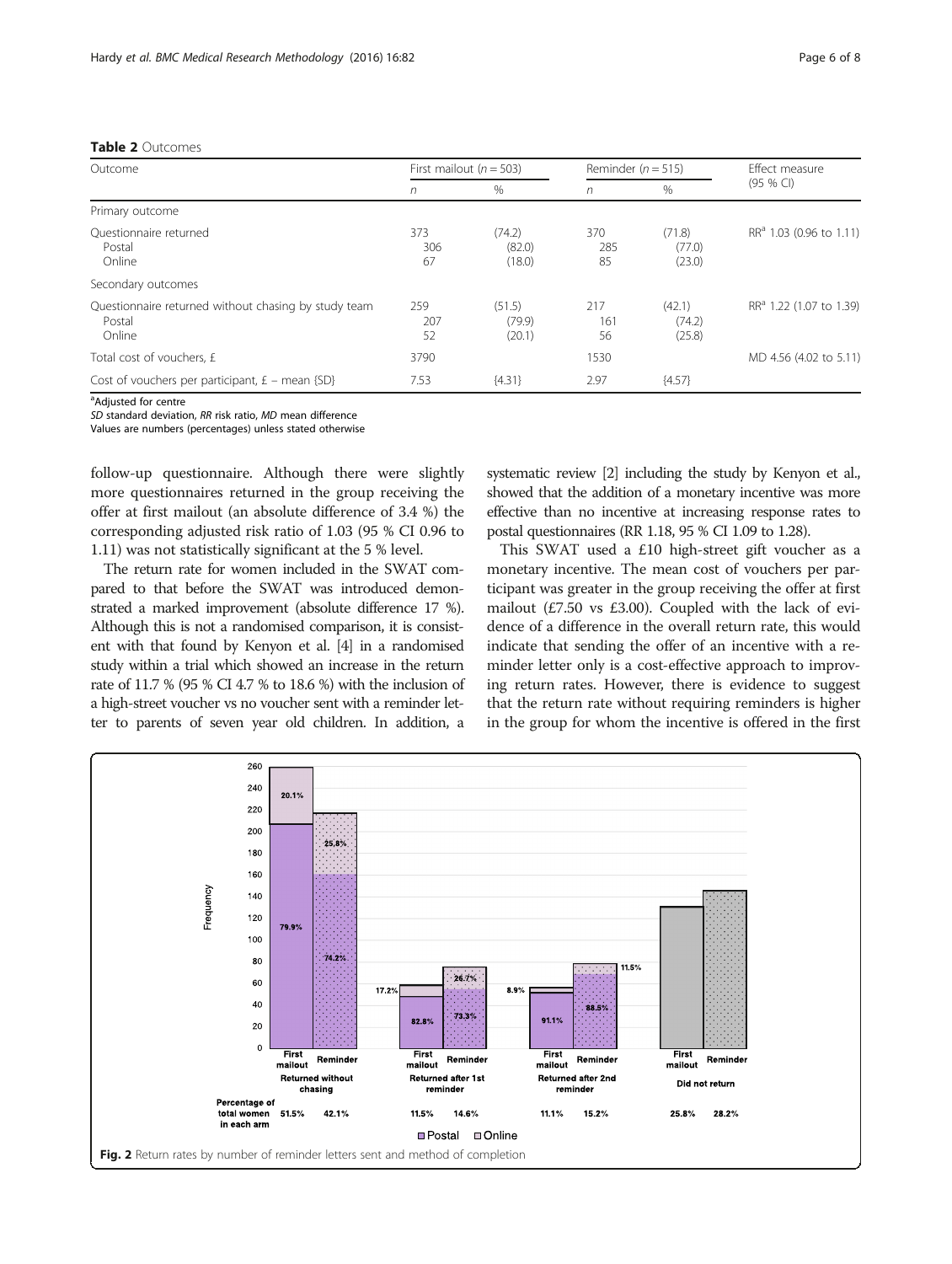<span id="page-6-0"></span>

mailout (absolute difference 9.4 %). The cost of administering the additional reminder letters was not calculated, but is a serious consideration that would need to be offset against the expected cost of the vouchers and could depend on the administration resources available in the trial team as well as the sample size of the study.

There are ethical issues to consider with the approach of only sending an offer of an incentive to those participants who do not return their questionnaire promptly. Consideration should be given to the chance that participants in a study may communicate with each other, and share their experiences regarding whether or not they received an incentive.

# Conclusion

This is the first known SWAT to investigate the use of incentives for improving questionnaire return rates in a population of first time mothers with infants around 1 year old. This study suggests that offering a monetary incentive when a reminder is required could be cost-effective depending on the sample size of the study and the resources available to administer the reminder letters.

#### Abbreviations

CI, confidence interval; IMD, index of multiple deprivation; IQR, interquartile range; RR, risk ratio; SD, standard deviation; SWAT, study within a trial

#### Acknowledgements

We thank all the women who participated in this study.

The Epidural and Position Trial Collaborative Group:

Professor Debra Bick, Professor of Evidence Based Midwifery Practice, Kings College London

Dr Annette Briley, Consultant Midwife, Guys and St Thomas's NHS Foundation Trust (replaced Geraldine O'Sullivan, Lead Clinician in Obstetric Anaesthesia in 2012)

Associate Professor Edmund Juszczak, Director, National Perinatal

Epidemiology Unit, Oxford

Lynn Lynch, Senior Research Midwife

Professor Christine MacArthur, Professor of Maternal and Child Epidemiology, University of Birmingham

Dr Phillip Moore, Consultant Anaesthetist, University Hospital Birmingham NHS Trust

Professor Mary Nolan, Professor of Perinatal Education, University of **Worcester** 

Dr Felicity Plaat, Lead Clinician & Consultant Anaesthetist, Queen Charlotte's and the Hammersmith Hospital/Senior Lecturer, Imperial College London Dr Julia Sanders, Consultant Midwife/Reader in Midwifery, Cardiff University Professor Andrew Shennan, Professor of Obstetrics, Kings College London Dr Matt Wilson, Consultant in Obstetric Anaesthesia/Senior Lecturer in Anaesthesia, Sheffield Teaching Hospital/University of Sheffield Steve Hibbert, IT Manager, Comprehensive Clinical Trials Unit, University College London

Elizabeth Howden, Trial Manager, Comprehensive Clinical Trials Unit, University College London (until December 2013)

Sawretse Leslie, Trial Manager, Comprehensive Clinical Trials Unit, University College London (December 2013 until September 2015)

Amber Gibney, Data Manager, Comprehensive Clinical Trials Unit, University College London (until October 2013)

Claire Nelis, Statistician, National Perinatal Epidemiology Unit Clinical Trials Unit, University of Oxford (until June 2011)

#### Funding

The BUMPES Trial was funded by the UK National Institute for Health Research Health Technology Assessment programme (NIHR HTA) (project number 08.22.02). No additional funding was required to carry out this study. The NIHR HTA had no role in the design of the study and collection, analysis, and interpretation of data or in writing this paper.

#### Availability of data and materials

The dataset supporting the conclusions of this article is available from the last author upon request.

#### Authors' contributions

PH and PB developed the protocol and managed the trial. JB did the analyses. PH wrote the first draft of the manuscript and revised it with input from PB and JB. All authors read and approved the final manuscript.

#### Competing interests

The authors declare that they have no competing interests.

Consent for publication

Not applicable.

#### Ethics approval and consent to participate

Research ethics committee approval for the incentives study was granted by the National Research Ethics Service - Oxfordshire REC B on the 30th July 2014 (reference number 09/H0605/114).

For the BUMPES Trial women were provided with written information during pregnancy and again in labour. Women were able to provide written informed consent during the first stage of labour but were not eligible to be randomised until the second stage of labour had been diagnosed. No consent from participants was sought for the incentive study.

#### Author details

<sup>1</sup>Nuffield Department of Population Health, National Perinatal Epidemiology Unit CTU, University of Oxford, Old Road Campus, Headington, Oxford OX3